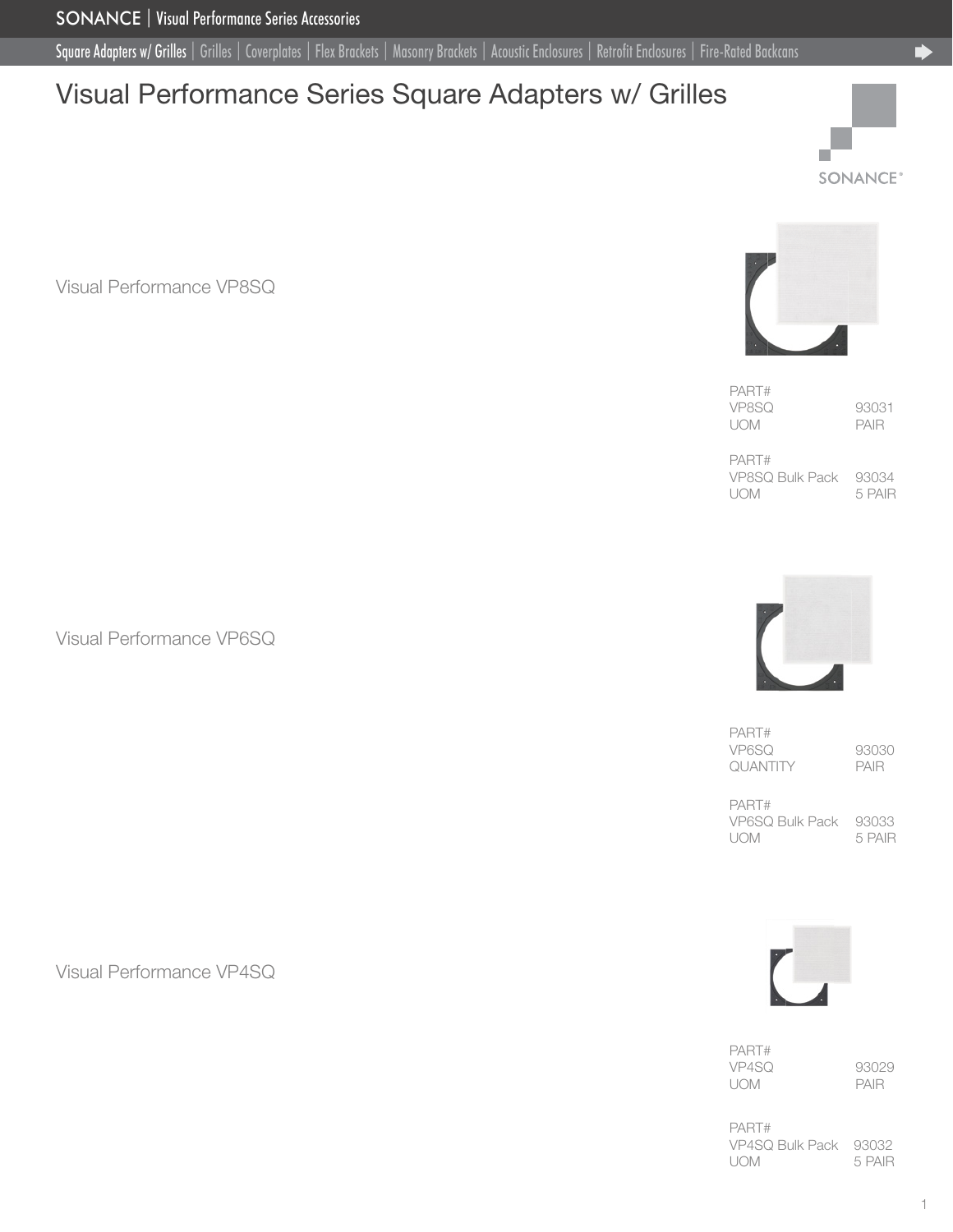# <span id="page-1-0"></span>Visual Performance Series Grilles

### Visual Performance Rectangle Grille

Fits all Visual Performance Series Rectangle speakers (except Extremes). The one-piece grille is made of perforated steel and plastic.



| PART#  |       |
|--------|-------|
| Large  | 92614 |
| Medium | 92611 |
| Small  | 92608 |
| UOM    | PAIR  |

### Visual Performance Round Grille

Fits all Visual Performance Series Round speakers (except Extremes). The one-piece grille is made of perforated steel and plastic.



| PART#  |       |
|--------|-------|
| Large  | 92615 |
| Medium | 92612 |
| Small  | 92609 |
| UOM    | PAIR  |

Visual Performance Medium LCR Grille Fits all Visual Performance Series Medium LCR speakers. The one-piece grille is made of perforated steel and plastic.

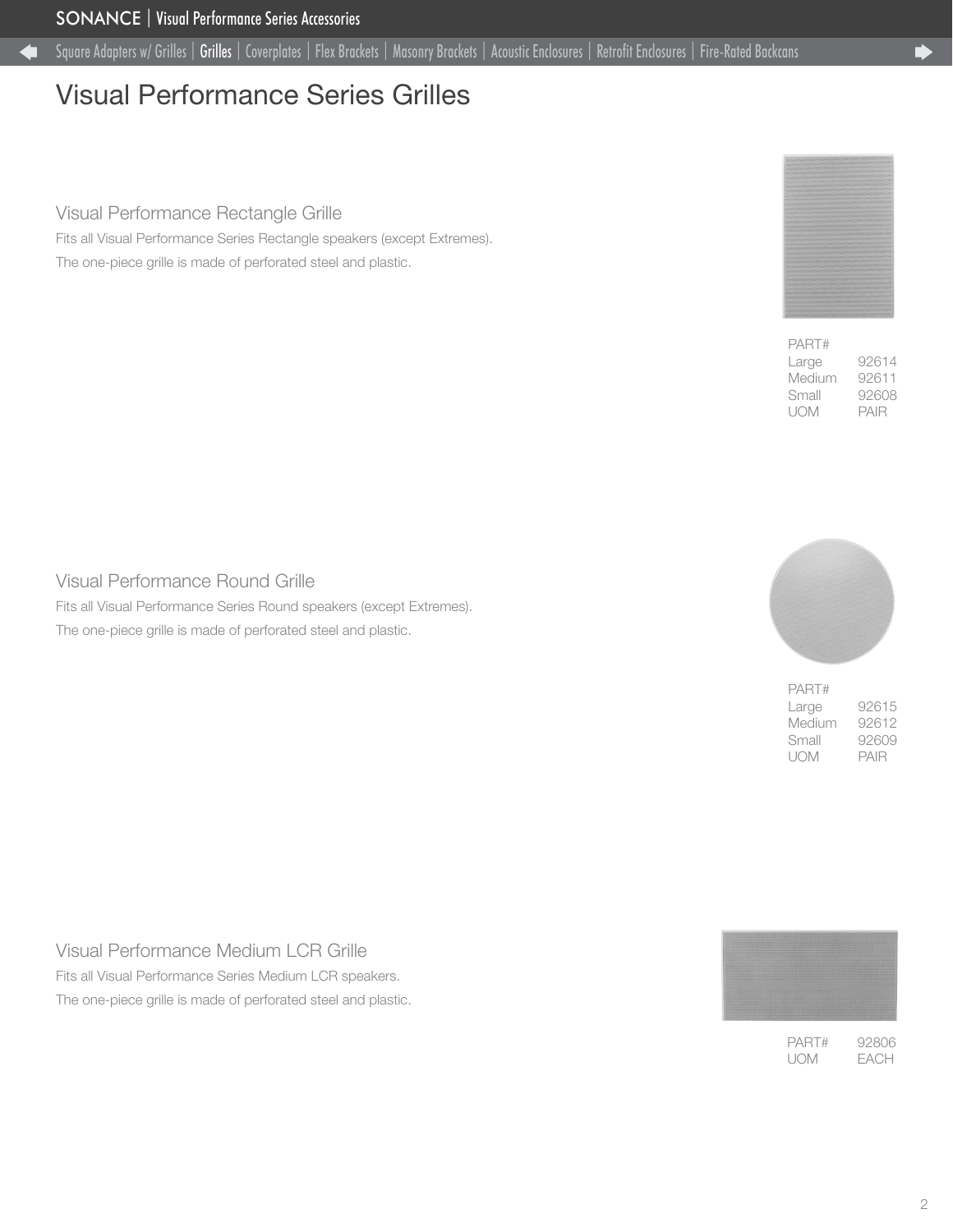Œ

# Visual Performance Series Grilles

### Visual Performance Extreme Rectangle Grille

Fits the VP65 XT. The one-piece grille is made of powder-coated stainless steel and plastic.

### Visual Performance Extreme Round Grille

Fits the VP65R XT and VP65R SST XT. The one-piece grille is made of powder-coated stainless steel and plastic.



PART# 92813 UOM EACH

Visual Performance Extreme Square Grille

Fits the VP65S XT. The one-piece grille is made of powder-coated stainless steel and plastic.



PART# 92814 UOM EACH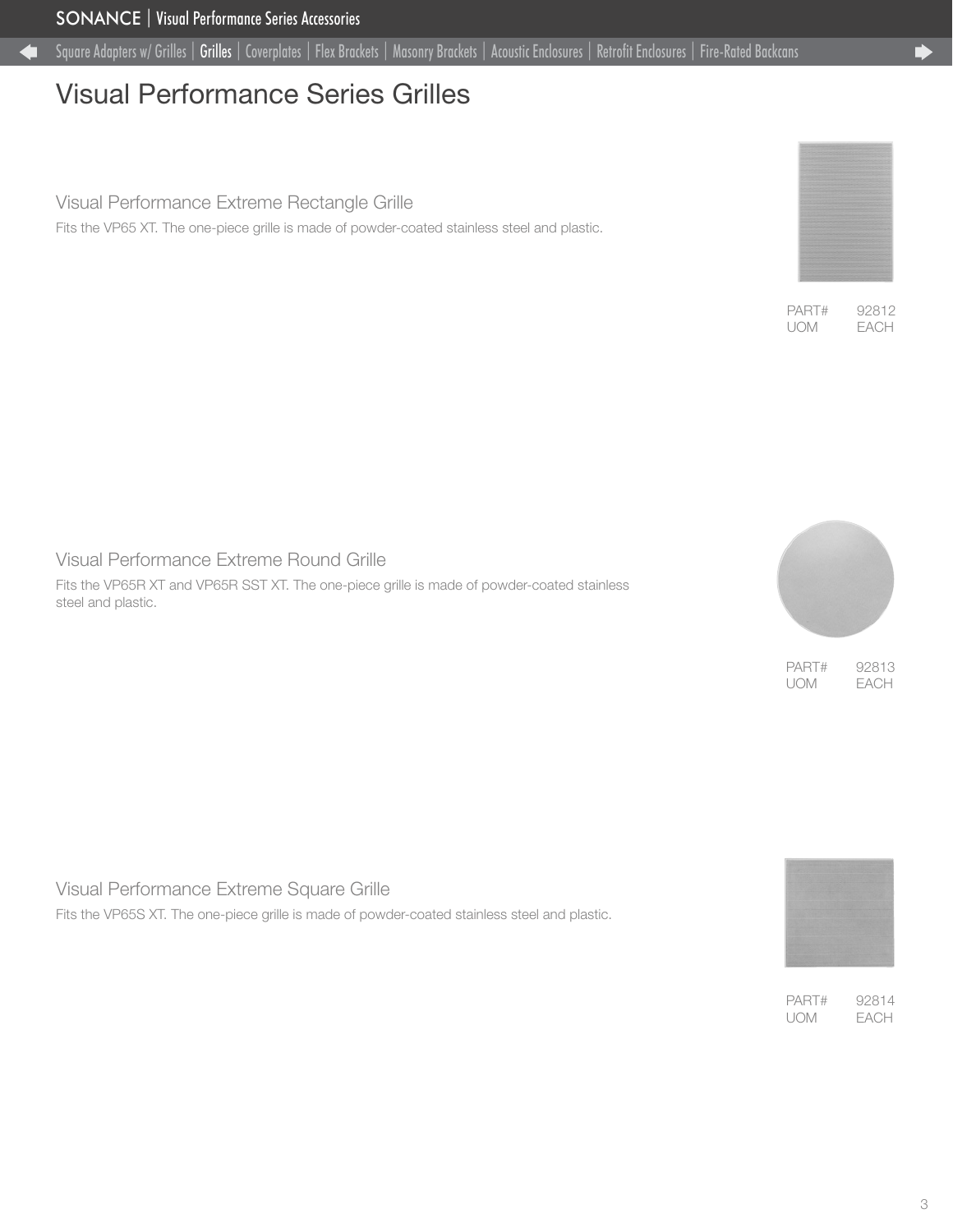## <span id="page-3-0"></span>Visual Performance Coverplates

### Rectangle Coverplate

This metal coverplate is designed to cover a template or bracketed hole until the speaker is installed. It is sized slightly smaller than the actual speaker, so the speaker baffle edge will cover any paint ridge created during painting. Discreetly stamped "Reserved for Sonance® speakers" and painted Sonance white, the coverplate can be used with all Visual Performance Series and Original Series rectangle speakers.

## Round Coverplate

This metal coverplate is designed to cover a template or bracketed hole until the speaker is installed. It is sized slightly smaller than the actual speaker, so the speaker baffle edge will cover any paint ridge created during painting. Discreetly stamped "Reserved for Sonance® speakers" and painted Sonance white, the coverplate can be used with all Visual Performance Series and Original Series round speakers.



PART# 92334 UOM PAIR

 $(\cdot)$ 

| PART#  |       |
|--------|-------|
| Large  | 92245 |
| Medium | 92335 |
| UOM    | PAIR  |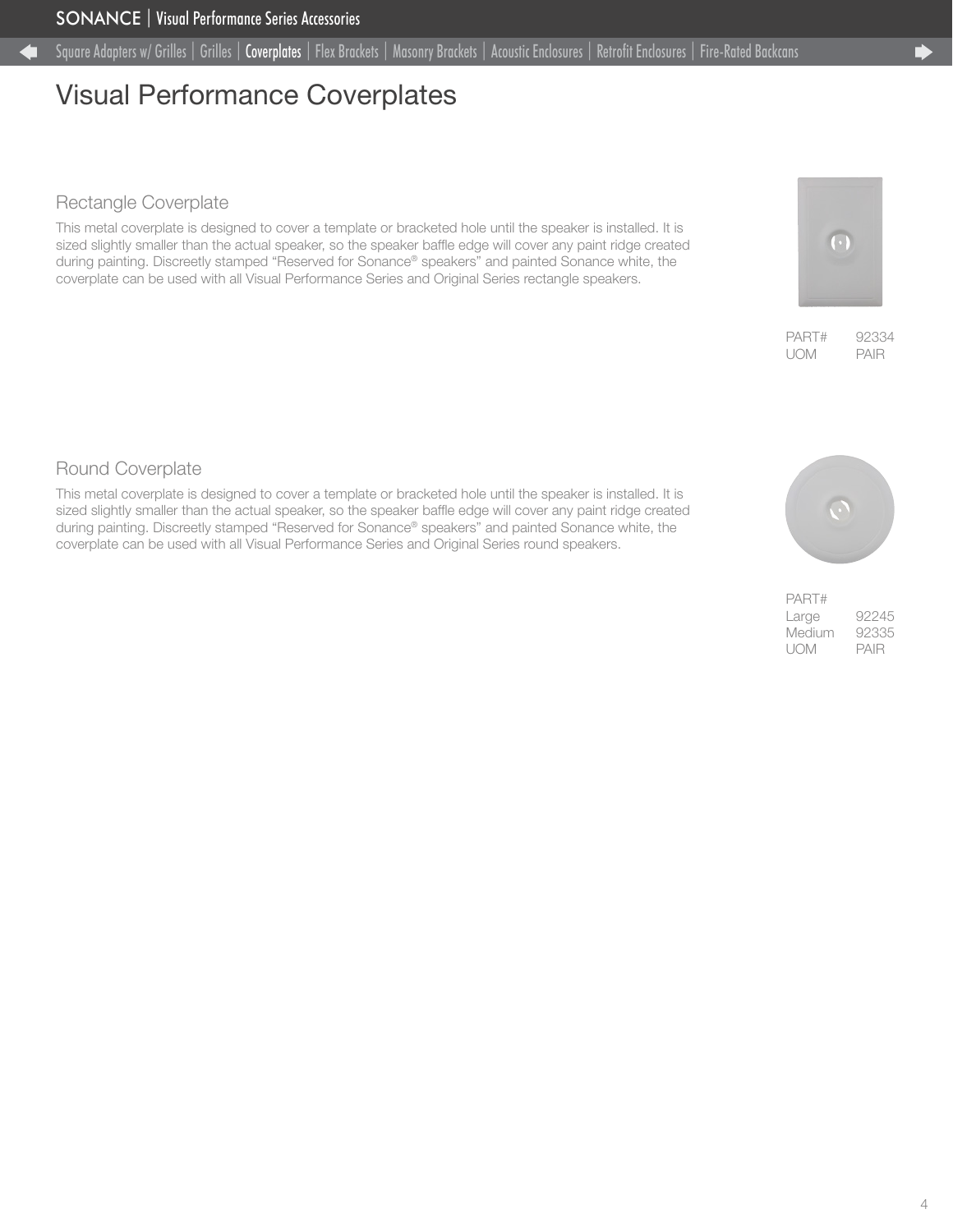# <span id="page-4-0"></span>Visual Performance Series Flex Brackets

### Installation and Mounting Brackets

Sonance offers a variety of brackets that make it easy to solve any installation riddle.

## Rectangle Flex Bracket

Durable ABS flex bracket for new construction can be nailed, stapled, or screwed to studs before drywall is cut and installed. The speaker then installs using its Roto-Lock clamps. The Flex bracket's snap-on mesh metal wings will accommodate up to 24-inch (610mm) on-center installations and are configurable horizontally or vertically. Centering marks aid in proper alignment. It can be used with all Visual Performance Series and Original Series rectangle speakers.

## Round Flex Bracket

Durable ABS flex bracket for new construction can be nailed, stapled, or screwed to joists before drywall is cut and installed. The speaker then installs using its Roto-Lock clamps. The Flex bracket's snap-on mesh metal wings will accommodate up to 24-inch (610mm) on-center installations. It can be used with all Visual Performance Series and Original Series round speakers.

## Square Flex Bracket

Durable ABS flex bracket for new construction can be nailed, stapled, or screwed to joists before drywall is cut and installed. The speaker then installs using its Roto-Lock clamps. The Flex bracket's snap-on mesh metal wings will accommodate up to 24-inch (610mm) on-center installations. Centering marks aid in proper alignment.

\*NOTE: VP65S XT 92835 ONLY

## Medium LCR Flex Bracket

Durable ABS flex bracket for new construction can be nailed, stapled, or screwed to studs before drywall is cut and installed. The speaker then installs using its Roto-Lock clamps. The Flex bracket's snap-on mesh metal wings will accommodate up to 24-inch (610mm) on-center installations and are configurable horizontally or vertically. Centering marks aid in proper alignment. It can be used with all Visual Performance Series and Original Series Medium LCR speakers.



| PART#  |        |
|--------|--------|
| Large  | 92246  |
| Medium | 92336  |
| Small  | 92470  |
| UOM    | 5 PAIR |



| PART#  |        |
|--------|--------|
| Large  | 92247  |
| Medium | 92337  |
| Small  | 92471  |
| UOM    | 5 PAIR |



PART# Medium 92344 UOM 5 PAIR



PART# 92475 UOM EACH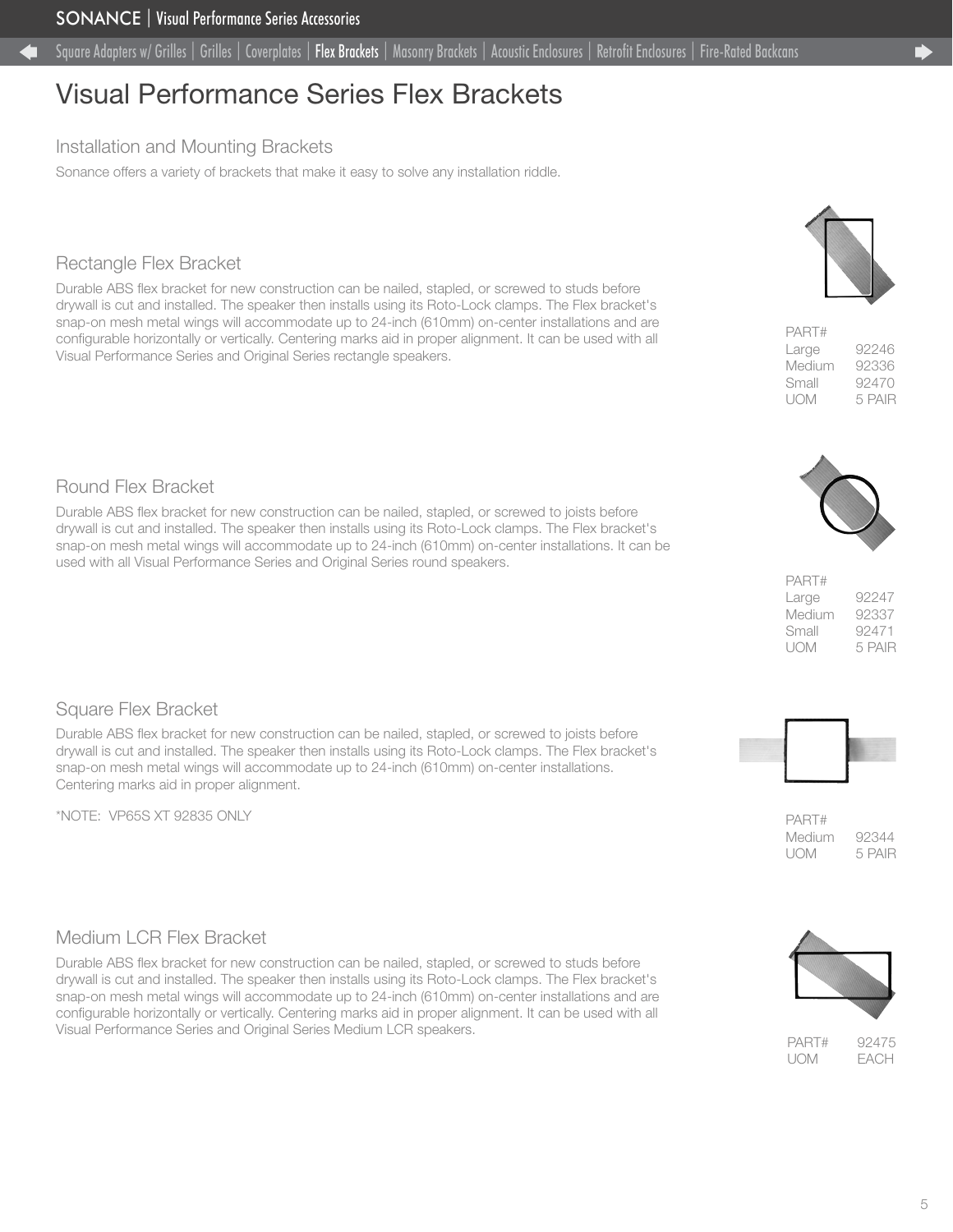# <span id="page-5-0"></span>Visual Performance Series Masonry Brackets

### Medium Rectangle Masonry Bracket

Durable ABS flex bracket provides a surface in brick walls to use Roto-Lock mounting systems, allowing speakers to be installed into walls constructed using brick and finished with plaster. It can be used with all Visual Performance Series, Original Series and Contractor Series Medium rectangle speakers and Cinema Select LCR/SUR speakers.

### Small Rectangle Masonry Bracket

Durable ABS flex bracket provides a surface in brick walls to use Roto-Lock mounting systems, allowing speakers to be installed into walls constructed using brick and finished with plaster. It can be used with all Visual Performance Series and Original Series Small rectangle speakers.

PART# 92067 UOM PAIR



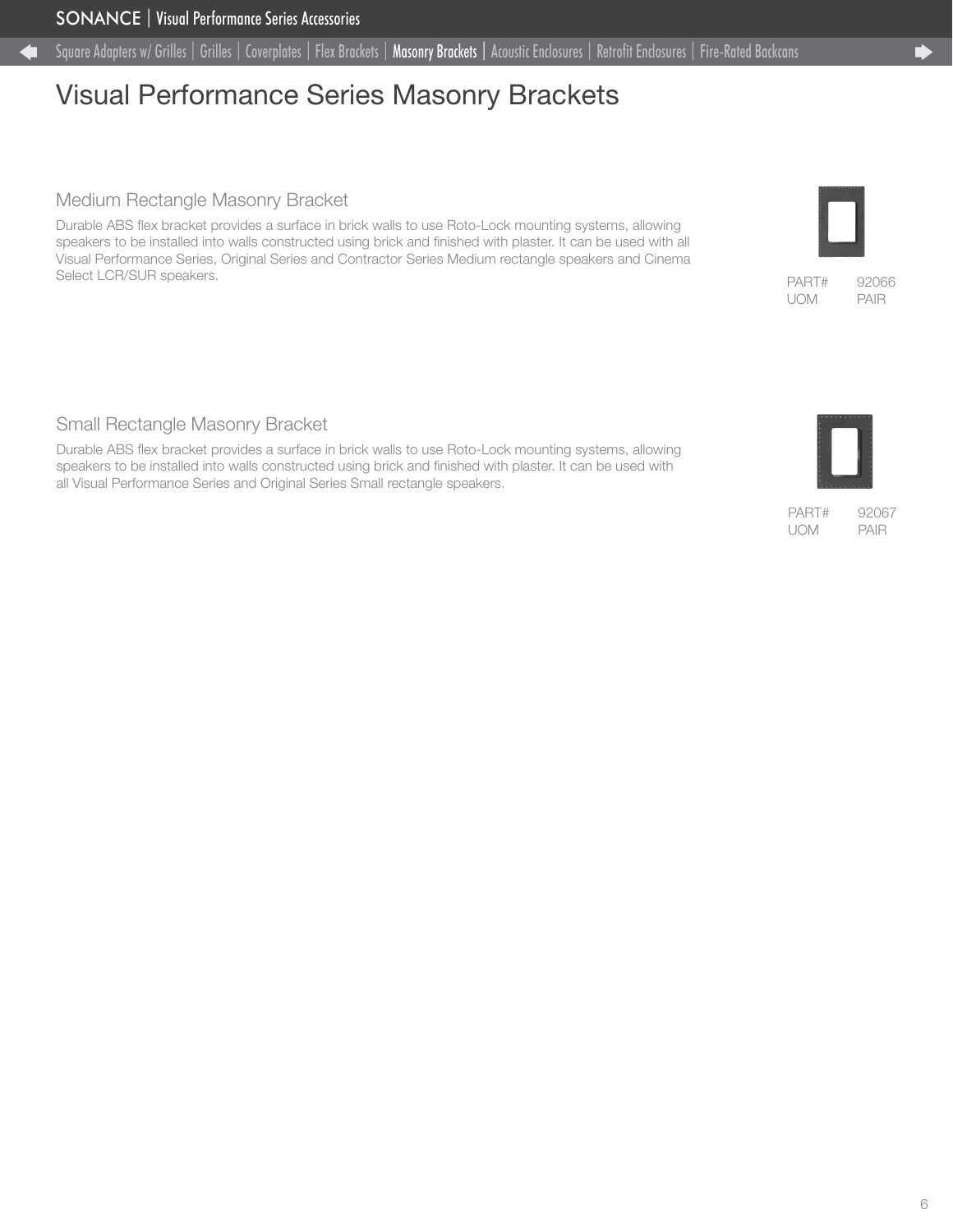# <span id="page-6-0"></span>Visual Performance Series Acoustic Enclosures

### Acoustic Enclosure

The 1/2" (12.5mm) MDF enclosure provides sound containment, improves power handling and increases bass definition and clarity.

## Large Rectangle Acoustic Enclosure

Fully-braced 1/2" MDF enclosure is designed to provide optimum bass performance and sound containment (20dB) for Visual Performance and Original Series large rectangle speakers.

Internal Volume: 1.4 ft<sup>3</sup> Dimensions\* (W x H x D): 14" x 60" x 3 1/2" (356mm x 1524mm x 89mm) Cut-Out Dims. (W x H): 8 11/16" x 14 11/16" (221mm x 373mm) Shipping Weight: 38 lbs (17.3kg)

\*Add thickness of wall material to listed depth to arrive at total depth

Note: Enclosure depth is sufficient to accommodate the recommended speakers when installed behind 1/2" or thicker drywall.

## Large Round Acoustic Enclosure

Fully-braced 1/2" MDF enclosure is designed to provide optimum bass performance and sound containment (20dB) for Visual Performance and Original Series large rectangle speakers.

| Internal volume:                       | $1 \cap H^3$                             |
|----------------------------------------|------------------------------------------|
| Dimensions* (W $\times$ H $\times$ D): | $14"$ x 27" x 6" (356mm x 686mm x 153mm) |
| Cut-Out Diameter:                      | 101/4" (260mm)                           |
| Shipping Weight:                       | 38 lbs (17.3ka)                          |

\*Add thickness of wall or ceiling material to listed depth to arrive at total depth.

## Medium Rectangle Acoustic Enclosure

Fully-braced 1/2" MDF enclosure is designed to provide optimum bass performance and sound containment (20dB) for Visual Performance and Original Series large rectangle speakers. Internal Volume: 0.62 ft<sup>3</sup>

Shipping Weight: 22 lbs (10kg)

Dimensions\* (W x H x D): 14" x 36" x 3 1/2" (356mm x 914mm x 89mm) Cut-Out Dims. (W x H): 7 1/8" x 10 7/8" (181mm x 276mm)

\*Add thickness of wall material to listed depth to arrive at total depth.

## Medium Round Acoustic Enclosure

Cutout Diameter: 8 1/2" (216mm) Shipping Weight: 16 lbs (7.3kg)

Fully-braced 1/2" MDF enclosure is designed to provide optimum bass performance and sound containment (20dB) for Visual Performance and Original Series large rectangle speakers. Internal Volume: 0.62 ft<sup>3</sup> Dimensions\* (W x H x D): 14" x 20 1/2" x 5 1/4" (356mm x 521mm x 133mm)

\*Add thickness of wall or ceiling material to listed depth to arrive at total depth.



PART# 91708 UOM EACH



PART# 91900 UOM EACH



PART# 91687 UOM EACH



UOM EACH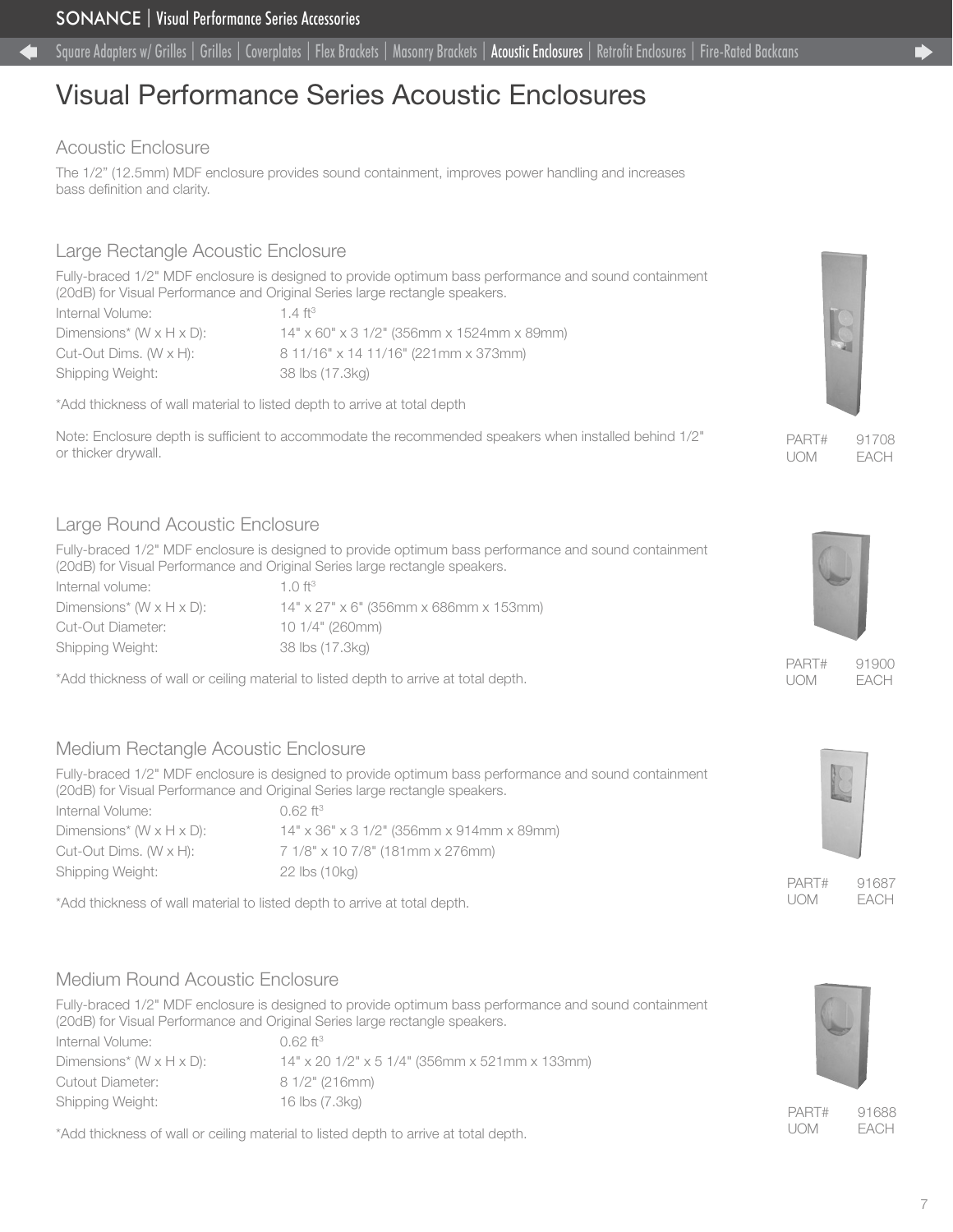# <span id="page-7-0"></span>Visual Performance Series Retrofit Enclosures

### Rectangle Retrofit Enclosure

Glass-reinforced polypropylene enclosure reduces sound spillover into adjacent spaces by 20dB. Intended for sound containment in existing construction in which the larger MDF acoustic enclosure cannot be used. It is retrofittable on all Visual Performance Series and Original Series rectangle speakers.



| PAH1#  |       |
|--------|-------|
| Large  | 92242 |
| Medium | 92342 |
| Small  | 92442 |
| UOM    | PAIR  |
|        |       |

 $\overline{\phantom{a}}$ 

### Round and Square Retrofit Enclosures

This glass-reinforced polypropylene enclosure reduces sound spillover into adjacent spaces by 20dB and reduces the effect of wall cavity variations. It is retrofittable on all Visual Performance Series and Original Series round and square speakers.



| PART#  |       |
|--------|-------|
| Large  | 92243 |
| Medium | 92343 |
| Small  | 92443 |
| UOM    | PAIR  |

### Medium LCR Retrofit Enclosure

Glass-reinforced polypropylene enclosure reduces sound spillover into adjacent spaces by 20dB and reduces the effect of wall cavity variations. The enclosure is retrofittable on Visual Performance Series Medium LCR speakers.



PART# 92836 UOM EACH